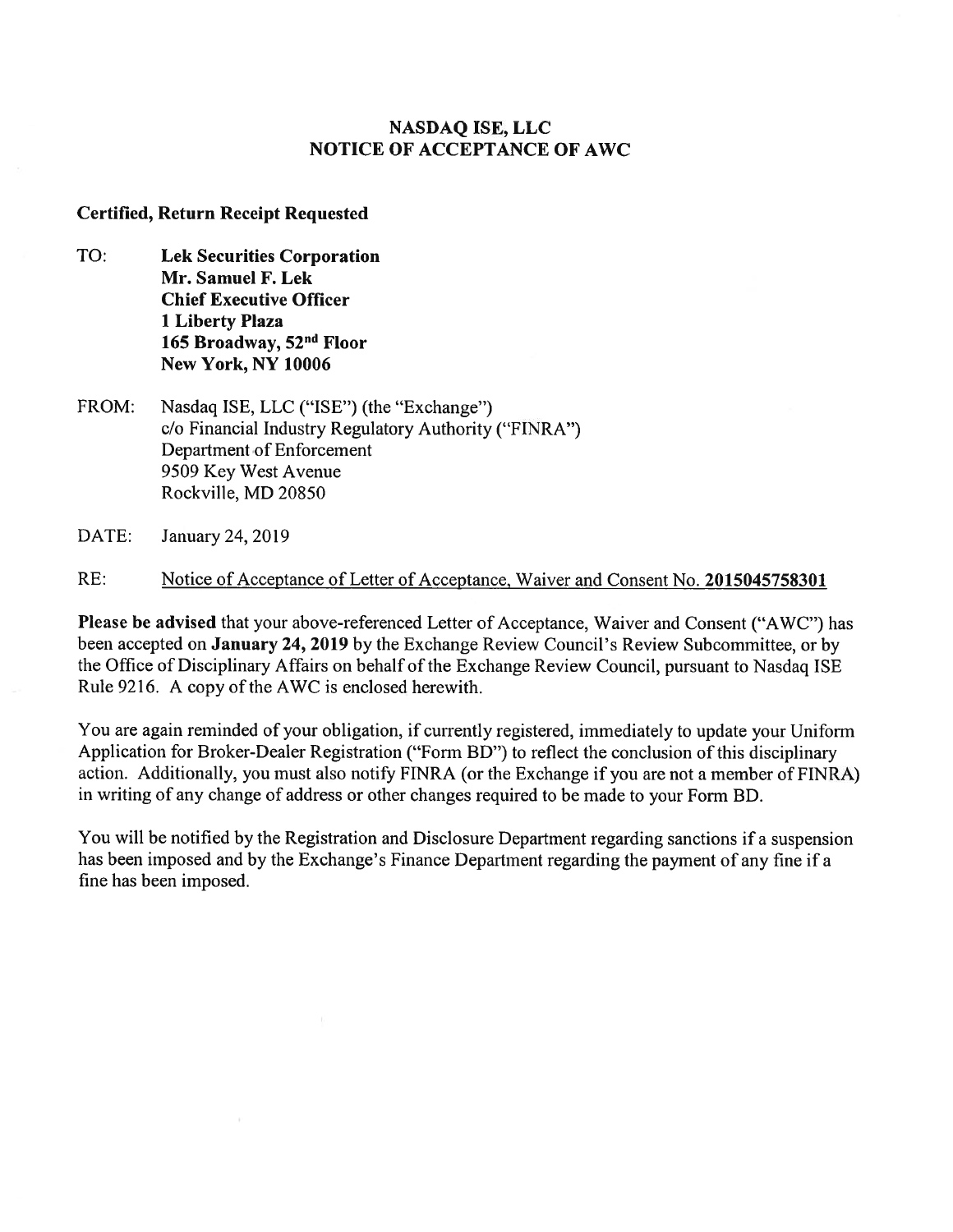Lek Securities Corporation Page 2

If you have any questions concerning this matter, please contact me at (646) 430-7050.

Elyse D. Kovar  $H D$ ( $Cov$ an)

Senior Counsel Department of Enforcement, FINRA

Signed on behalf of Nasdasq ISE, LLC.

Enclosure

FINRA District  $10 - New York$ Michael Solomon Senior Vice President and Regional Director (Via email)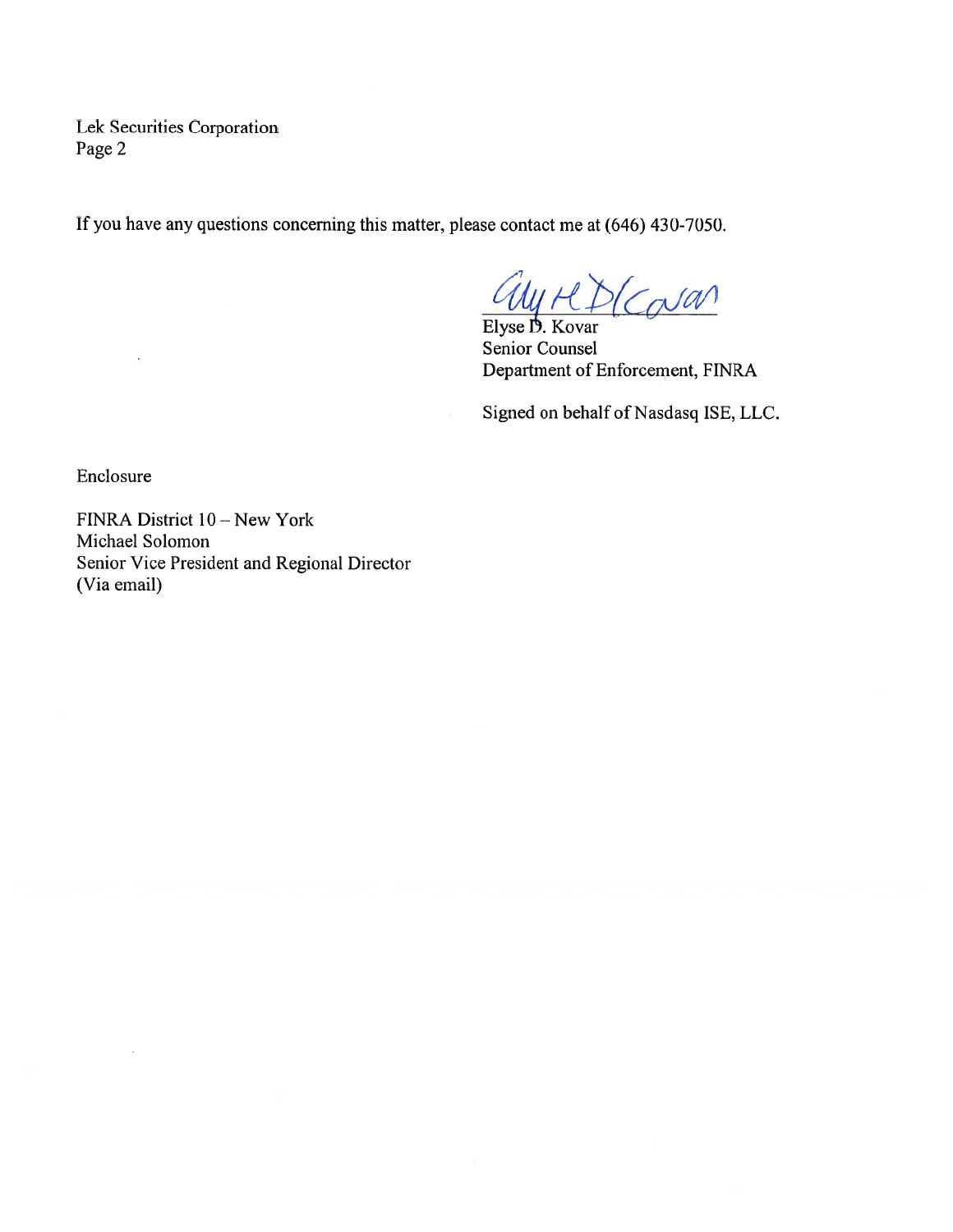## **NASDAQ ISE, LLC LETTER OF ACCEPTANCE, WAIVER AND CONSENT LETTER WAIVER AND CONSENT NO. 2015045758301**  2015045758301

TO: Nasdaq ISE, LLC **TO: Nasdaq ISE, LLC**  c/o Department of Enforcement **c/o Department of Enforcement**  Financial Industry Regulatory Authority ("FINRA")<br>RE: Lek Securities Corporation, Respondent

RE: Lek Securities Corporation, Respondent Broker-Dealer CRD No. 33135

Pursuant to Rule 9216 of the Nasdaq ISE, LLC ("ISE" or the "Exchange") Code of Procedure,<sup>1</sup> Lek Securities Corporation ("LSCI" or the "Firm") submits this Letter of Acceptance, Waiver and Consent ("AWC") for the purpose of proposing a settlement of the alleged rule violations described below. This AWC is submitted on the condition that, if accepted, ISE will not bring any future actions against the Firm alleging violations based on the same factual findings<br>described herein. described herein. Broker-Dealer<br>CRD No. 33135<br>Pursuant to Rule 9216 of the Nasdaq ISE, LLC ("ISE" or the "Exchange") Code of Procedure,<sup>1</sup><br>Lek Securities Corporation ("LSCI" or the "Firm") submits this Letter of Acceptance, Waiver<br>and Conse

# I. I.

## **ACCEPTANCE AND CONSENT**

A. The Firm hereby accepts and consents, without admitting or denying the findings, and A. The Firm hereby accepts and consents, without admitting or denying the findings, and solely for the purposes of this proceeding and any other proceeding brought by or on behalf of ISE, or to which ISE is a party, prior to a hearing and without an adjudication of any issue of law or fact, to the entry of the following findings by ISE:

#### **BACKGROUND**

LSCI is a Delaware corporation headquartered in New York, NY. It operates as an independent order execution and clearing firm providing customers with direct market access to numerous exchanges, including ISE. LSCI has been a member of FINRA since April 1, 1996, and a member of ISE since July 14, 2000; these registrations remain in effect. The Firm has no relevant disciplinary history. behalf of ISE, or to which ISE is a party, prior to a hearing and without an adjudication of<br>any issue of law or fact, to the entry of the following findings by ISE:<br>**BACKGROUND**<br>LSCI is a Delaware corporation headquartere

#### **SUMMARY**

1. In FINRA Matter No. 20150457583, on behalf of ISE, the Financial Industry Regulatory Authority's ("FINRA") Options Regulation Group ("Options Regulation") of the 1. In FINRA Matter No. 20150457583, on behalf of ISE, the Financial Industry Regulatory<br>Authority's ("FINRA") Options Regulation Group ("Options Regulation") of the<br>Department of Market Regulation (the "staff") conducted a with applicable federal securities laws and regulations and ISE rules regarding options with applicable federal securities laws and regulations and ISE rules regarding options<br>order entry and related supervision during the period between July 2013 and May 2015

<sup>&</sup>lt;sup>1</sup> Series 9000 of the Nasdaq BX, Inc. Rules are incorporated by reference into the Nasdaq ISE Rules Chapter 90, and<br>are thus Nasdaq ISE Rules and thereby applicable to Nasdaq ISE Members, Associated Persons, and other per are thus Nasdaq ISE Rules and thereby applicable to Nasdaq ISE Members, Associated Persons, and other persons subject to Nasdaq ISE's jurisdiction.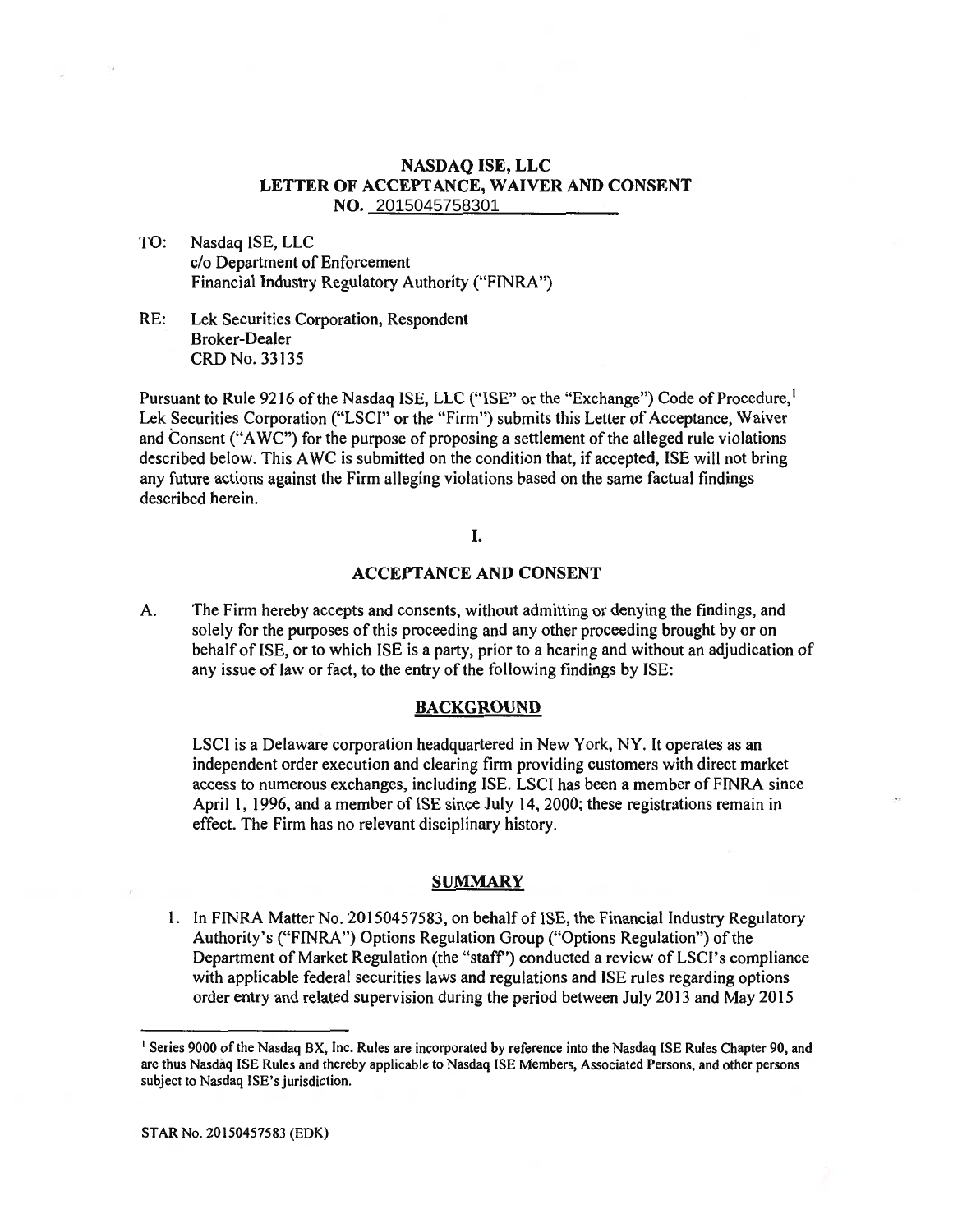(the "Review Period"), including ISE Rules 400, 401, 712(a), 713(c), and 1400(a); and Section 17(a) of the Securities Exchange Act of 1934, as amended (the "Exchange Act"), and Rule 17a-3 thereunder.

- 2. Applicable Exchange rules require that, when accepting an order, a member must obtain and record an appropriate account type or origin code in each order record and as an order detail when entering orders into ISE's systems to indicate the kind of account for which the order will be executed and cleared. Each options market has its own origin codes, but at a minimum, all have codes to indicate that an order is being executed for a customer, a firm, or a market maker. Origin codes are important because, among other things, they affect the accuracy of the firm's order records and the Exchange's audit trail, which may inadvertently impact the priority of order execution and the Exchange's surveillance for compliance with Exchange rules and federal securities laws.
- 3. During the Review Period, as set forth below, LSCI improperly marked certain options orders in violation of ISE Rules 400, 401, 712(a), 713(c), and 1400(a); and Section 17(a) of the Exchange Act, and Rule 17a-3 thereunder. Specifically, LSCI submitted numerous orders, representing approximately 1,199,372 contracts, with a "Customer" order origin code instead of a "Professional Customer"' order origin code, which executed on multiple U.S options exchanges, including ISE, resulting in: (i) transactions executed by the Firm that may have traded ahead of other orders entitled to execution priority; (ii) potential adverse impact to the execution price and quantity of other market participants' orders; (iii) an inaccurate audit trail and inaccurate order records; and (iv) an adverse impact to the Exchange's ability to surveil for and detect potential violations of its rules and of federal securities laws. In addition, the Firm had supervisory deficiencies related to the marking of options orders with the correct origin codes.

### **FACTS AND VIOLATIVE CONDUCT**

4. Pursuant to ISE Rules 1400(a), and 712(a) and 713(c), orders entered into the Exchange systems must include trade information, such as account origin code information, in such form as may be prescribed by the Exchange. Among other things, the origin code

<sup>&#</sup>x27; The term Professional Customer is defined on all options exchanges as a person or entity that is not a broker or dealer in securities, but places more than 390 orders in listed options per day on average during a calendar month for its own beneficial account(s). To comply with Exchange requirements, Exchange members are required to review their customers' activity on at least a quarterly basis to determine whether orders that are not for the account of a broker or dealer should be represented as Professional Orders. Orders for any customer that had an average of more than 390 orders per day during any month of a calendar quarter must be represented as Professional Orders for the next calendar quarter.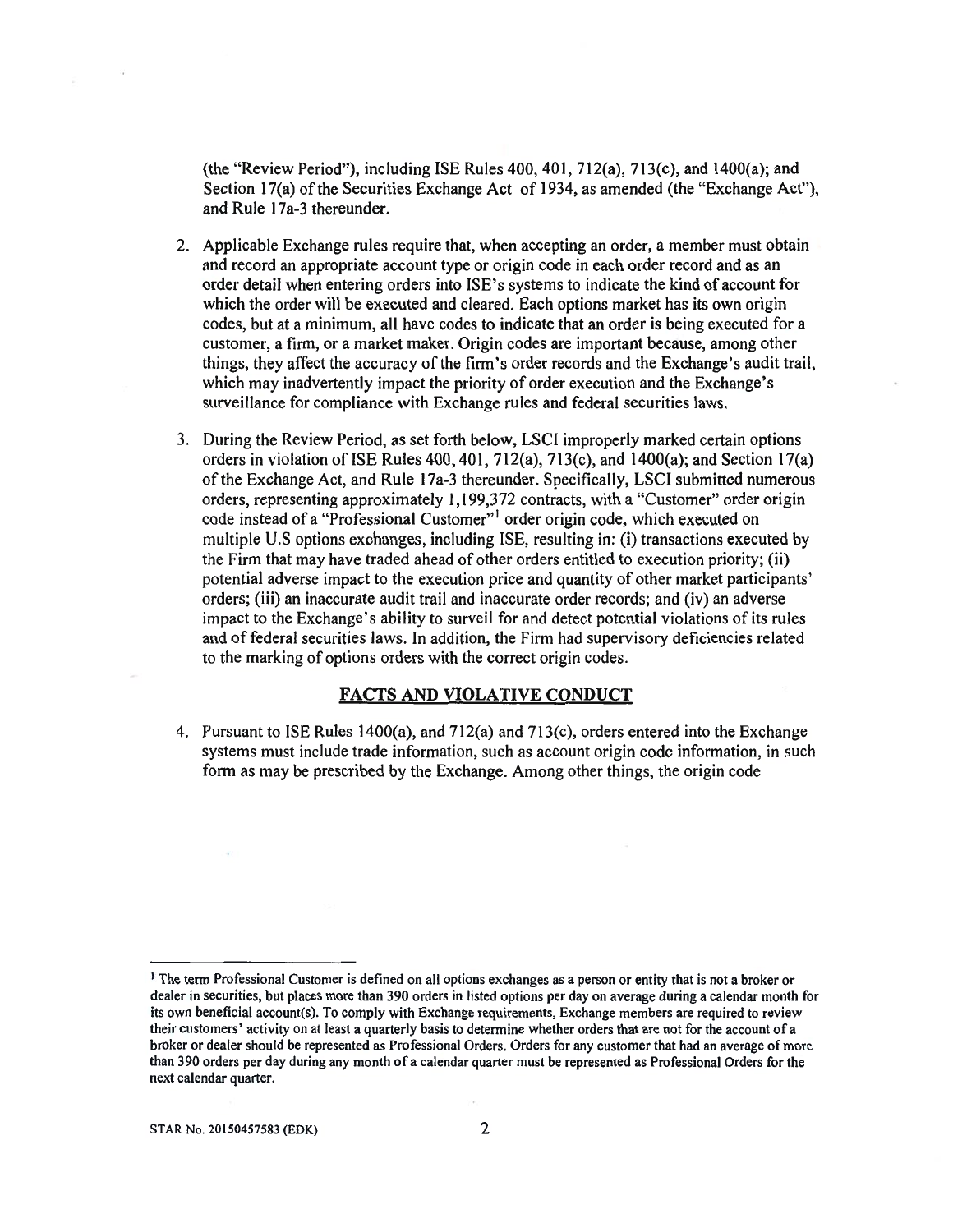determines the order's execution priority and is part of the audit trail data for every transaction.

- 5. During the Review Period, LSCI submitted an inaccurate origin code of Customer, instead of Professional Customer, on options orders for one of its market access customers, totaling approximately 1,199,372 contracts.
- 6. LSCI was unaware of the inaccurate origin codes entered on the Professional Customer options contracts for this particular market access customer until so advised by ISE staff on May 13, 2015, at which time LSCI corrected the origin codes for orders entered on ISE. The inaccurate origin codes for that customer were caused by a programming error in connection with certain technology upgrades, and were ultimately resolved through corrective action by LSCI programmers.
- 7. Of the 1,199,372 Professional Customer options contracts executed by LSCI for its market access customer with the origin code of Customer, approximately 199,039 (16.59%) were executed on the ISE.
- 8. Each instance in which LSCI executed a Professional Customer order with an incorrect origin code of Customer caused inaccuracies in LSCI's order records and the audit trail, and could have affected the priority of order execution and the Exchange's ability to surveil for and detect potential violations of its rules and federal securities laws.
- 9. By marking orders with the wrong origin code during the Review Period, LSCI violated the following rules:
	- (a) Section  $17(a)(1)$  of the Exchange Act and SEC Rule  $17a-3(a)(6)(i)$  thereunder, requiring Options Participants to create a memorandum of each order, and any other instruction, showing the terms and conditions of the order;
	- (b) ISE Rule 400, which requires every Member to engage in acts or practices consistent with just and equitable principles of trade;
	- (c) ISE Rule 401, which requires Members to ensure that the transaction of business complied with the Exchange Act, ISE rules, and OCC rules;
	- (d) ISE Rule 1400(a), which requires every Member to make and keep records as prescribed by ISE and by the Exchange Act and rules thereunder; and
	- (e) ISE Rules 712(a) and 713(c), which require Members to submit trade information in such form as may be prescribed by the Exchange in order to allow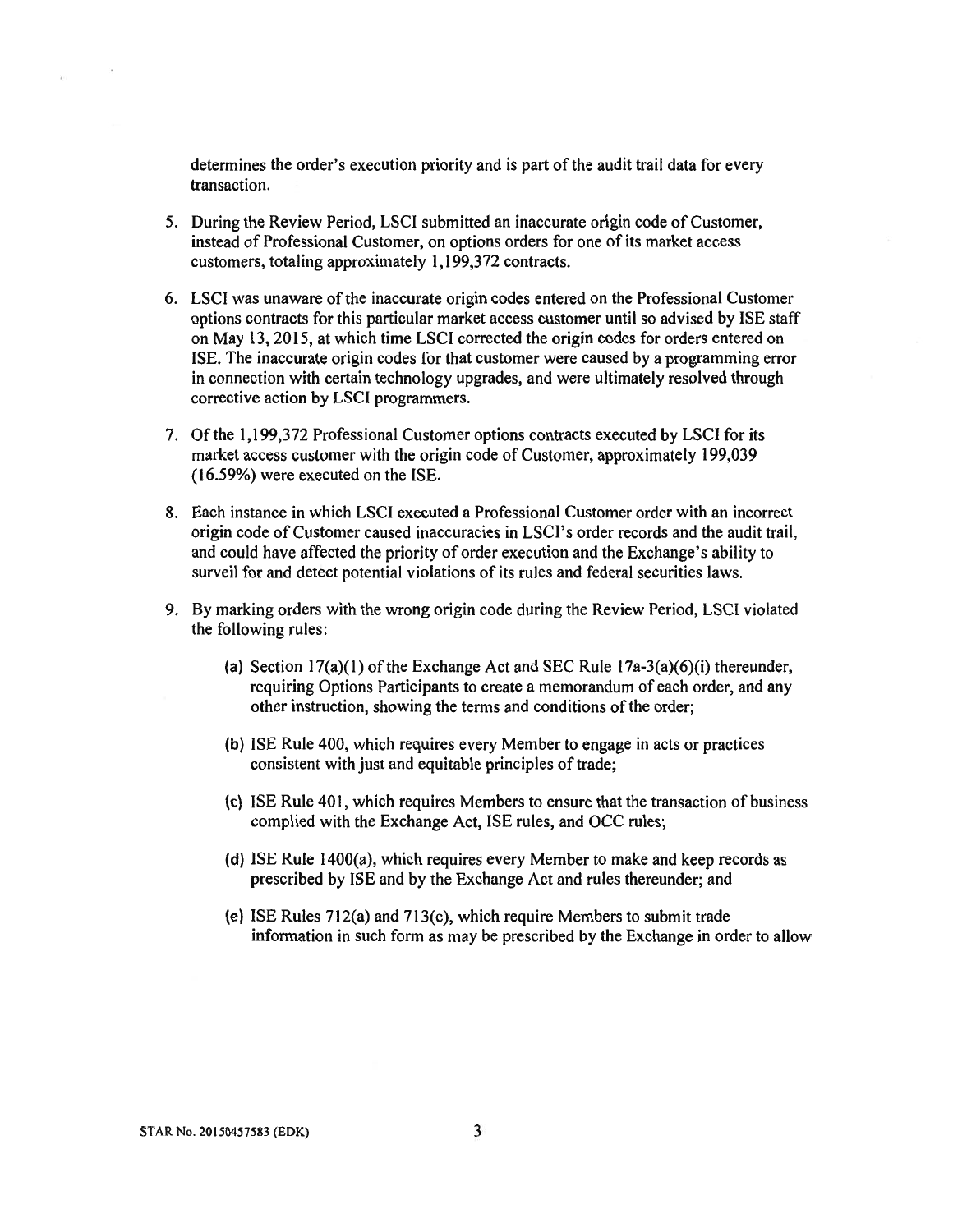the Exchange to properly prioritize and match orders, and report resulting transactions to the OCC for clearance.

#### Supervision

- 10. ISE Rule 401 requires Members to supervise persons associated with the Member as to assure compliance with the Exchange Act, the Constitution or the Rules of the Exchange, and OCC rules insofar as they relate to the reporting or clearance of any Exchange Transaction, or any written interpretation thereof.
- 11 During the Review Period, LSCI violated ISE Rule 401 by failing to have reasonable supervisory systems and controls in place, including a separate system of follow-up and review, reasonably designed to achieve compliance with the Exchange's origin code requirements. In particular, LSCI failed to conduct reasonable reviews of activity in customer accounts to determine whether and when they qualified as Professional Customers, and to ensure that it placed correct origin codes on orders. LSCI failed to take effective corrective action once alerted to the issue by the Exchange to ensure that it properly marked as Professional Customer orders for one particular market access customer on all exchanges.
- B. The Firm also consents to the imposition of the following sanctions:
	- 1. A censure; and
	- 2. A fine in the amount of \$225,000, of which \$37,327 shall be paid to ISE.<sup>1</sup>

Additionally, acceptance of this AWC is conditioned upon acceptance of similar settlement agreements in related matters between the Firm and each of the following selfregulatory organizations: (i) Nasdaq PHLX LLC; (ii) NYSE American LLC; and (iii) the Cboe Exchange, Inc.

The Firm agrees to pay the monetary sanction(s) in accordance with its Payment Information Form.

The Firm specifically and voluntarily waives any right to claim that it is unable to pay, now or at any time hereafter, the monetary sanction(s) imposed in this matter.

The sanctions imposed herein shall be effective on a date set by FINRA staff.

<sup>&</sup>lt;sup>1</sup> The balance of the fine shall be paid to the self-regulatory organizations referenced in the following paragraph.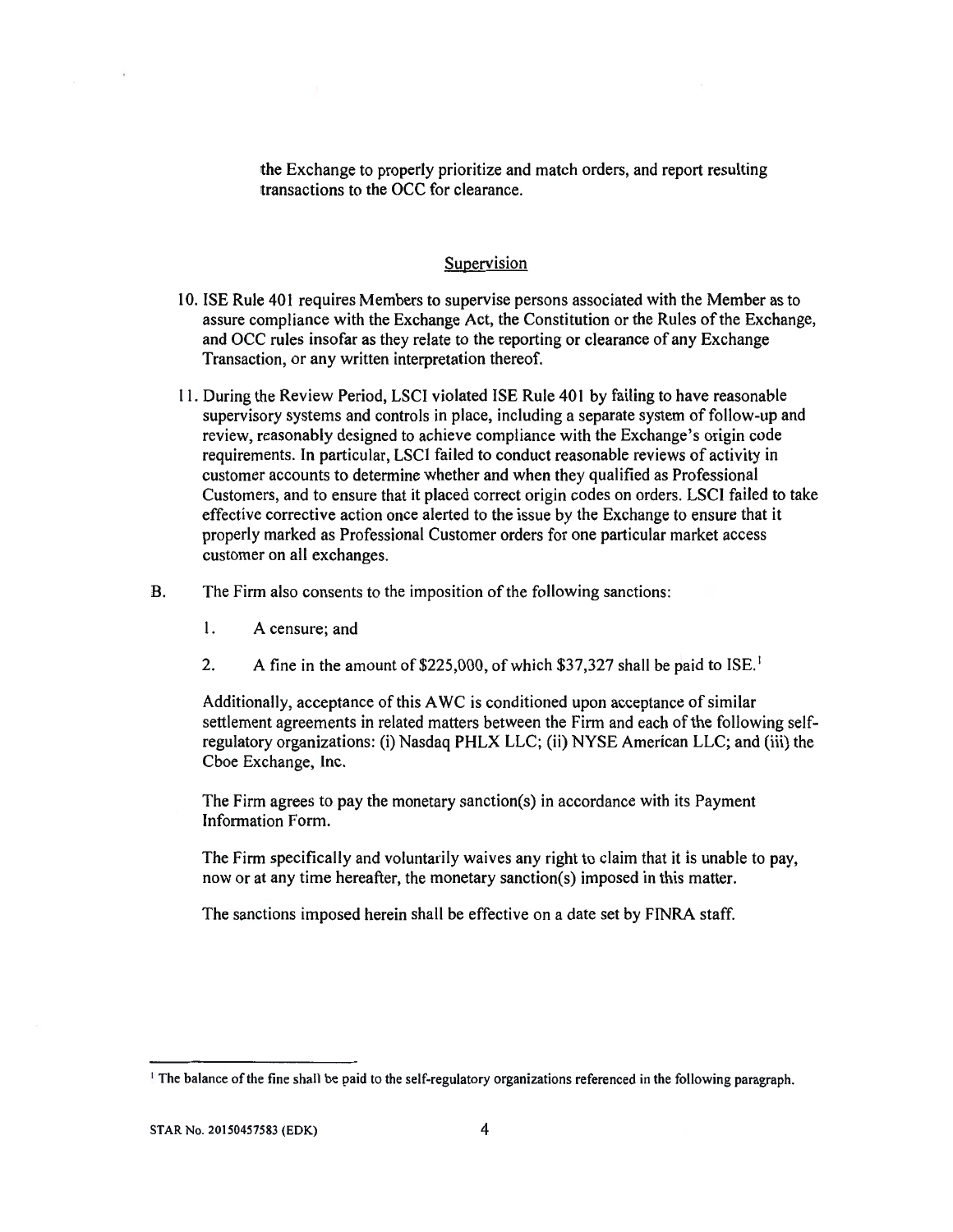#### **II.**

## **WAIVER OF PROCEDURAL RIGHTS**

The Firm specifically and voluntarily waives the following rights granted under ISE's Code of Procedure:

- A. To have a Formal Complaint issued specifying the allegations against the Firm;
- B. To be notified of the Formal Complaint and have the opportunity to answer the allegations in writing;
- C. To defend against the allegations in a disciplinary hearing before a hearing panel, to have a written record of the hearing made and to have a written decision issued; and
- D. To appeal any such decision to the Exchange Review Council and then to the U.S. Securities and Exchange Commission and a U.S. Court of Appeals.

Further, the Firm specifically and voluntarily waives any right to claim bias or prejudgment of the Chief Regulatory Officer, the Exchange Review Council, or any member of the Exchange Review Council, in connection with such person's or body's participation in discussions regarding the terms and conditions of this AWC, or other consideration of this AWC, including acceptance or rejection of this AWC.

The Firm further specifically and voluntarily waives any right to claim that a person violated the ex parte prohibitions of Rule 9143 or the separation of functions prohibitions of Rule 9144, in connection with such person's or body's participation in discussions regarding the terms and conditions of this AWC, or other consideration of this AWC, including its acceptance or rejection.

#### III.

## **OTHER MATTERS**

The Firm understands that:

- A. Submission of this AWC is voluntary and will not resolve this matter unless and until it has been reviewed and accepted by FINRA's Department of Enforcement and the Exchange Review Council, the Review Subcommittee, or the Office of Disciplinary Affairs ("ODA"), pursuant to ISE Rule 9216;
- B. If this AWC is not accepted, its submission will not be used as evidence to prove any of the allegations against the Firm; and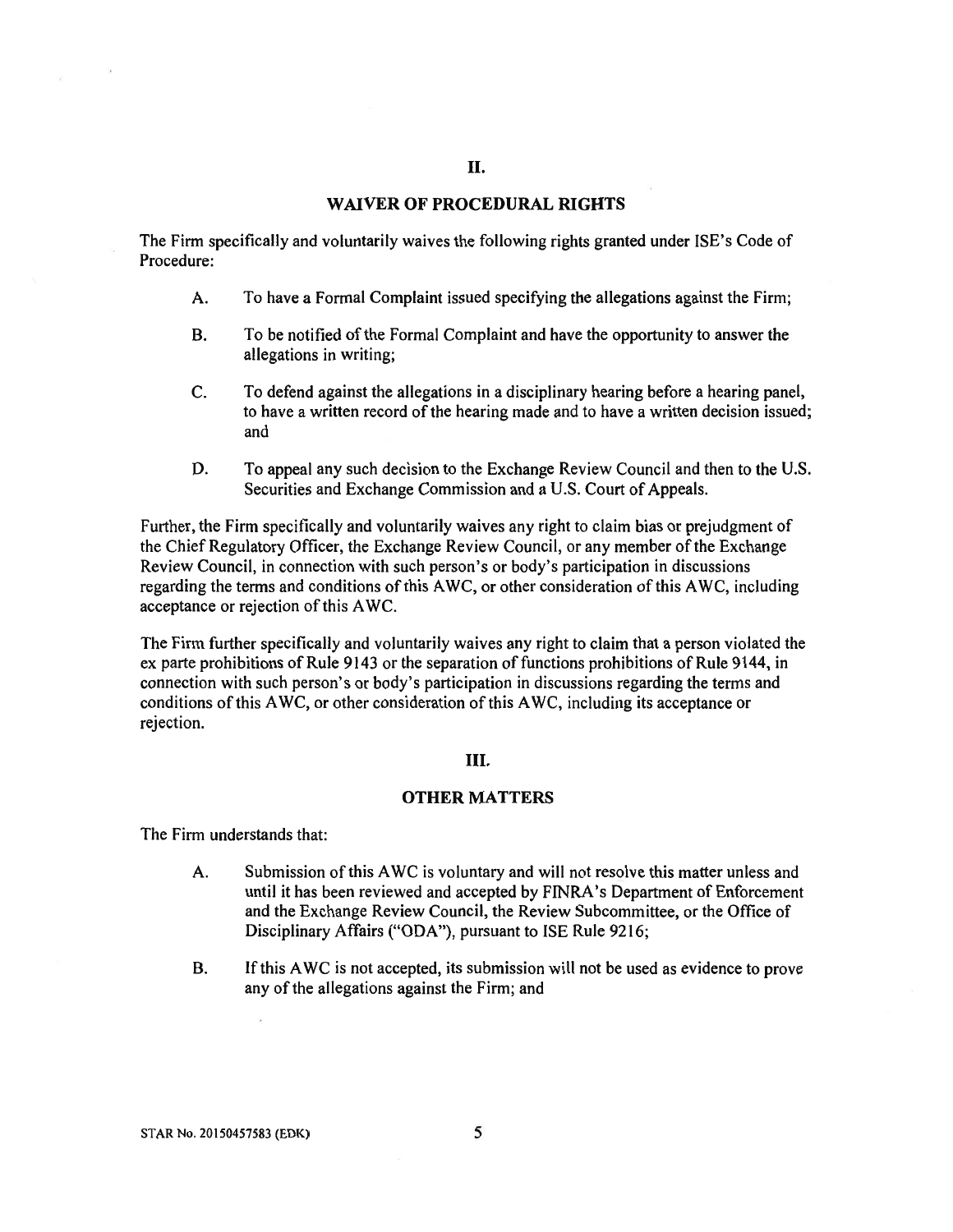- C. If accepted:
	- 1. This AWC will become part of the Firm's permanent disciplinary record and may be considered in any future actions brought by ISE or any other regulator against the Firm;
	- 2. ISE may release this AWC or make a public announcement concerning this agreement and the subject matter thereof in accordance with ISE Rule 8310 and IM-8310-3; $<sup>1</sup>$  and</sup>
	- 3. The Firm may not take any action or make or permit to be made any public statement, including in regulatory filings or otherwise, denying, directly or indirectly, any finding in this AWC or create the impression that the AWC is without factual basis. The Firm may not take any position in any proceeding brought by or on behalf of ISE, or to which ISE is a party, that is inconsistent with any part of this AWC. Nothing in this provision affects the Firm's right to take legal or factual positions in litigation or other legal proceedings in which ISE is not a party.
- D. The Firm may attach a Corrective Action Statement to this AWC that is a statement of demonstrable corrective steps taken to prevent future misconduct. The Firm understands that it may not deny the charges or make any statement that is inconsistent with the AWC in this Statement. This Statement does not constitute factual or legal findings by ISE, nor does it reflect the views of the Exchange or its staff.

<sup>&#</sup>x27; Series 8000 of the Nasdaq BX, Inc. Rules are incorporated by reference into the Nasdaq ISE Rules Chapter 80, and are thus Nasdaq ISE Rules and thereby applicable to Nasdaq ISE Members, Associated Persons, and other persons subject to Nasdaq ISE's jurisdiction.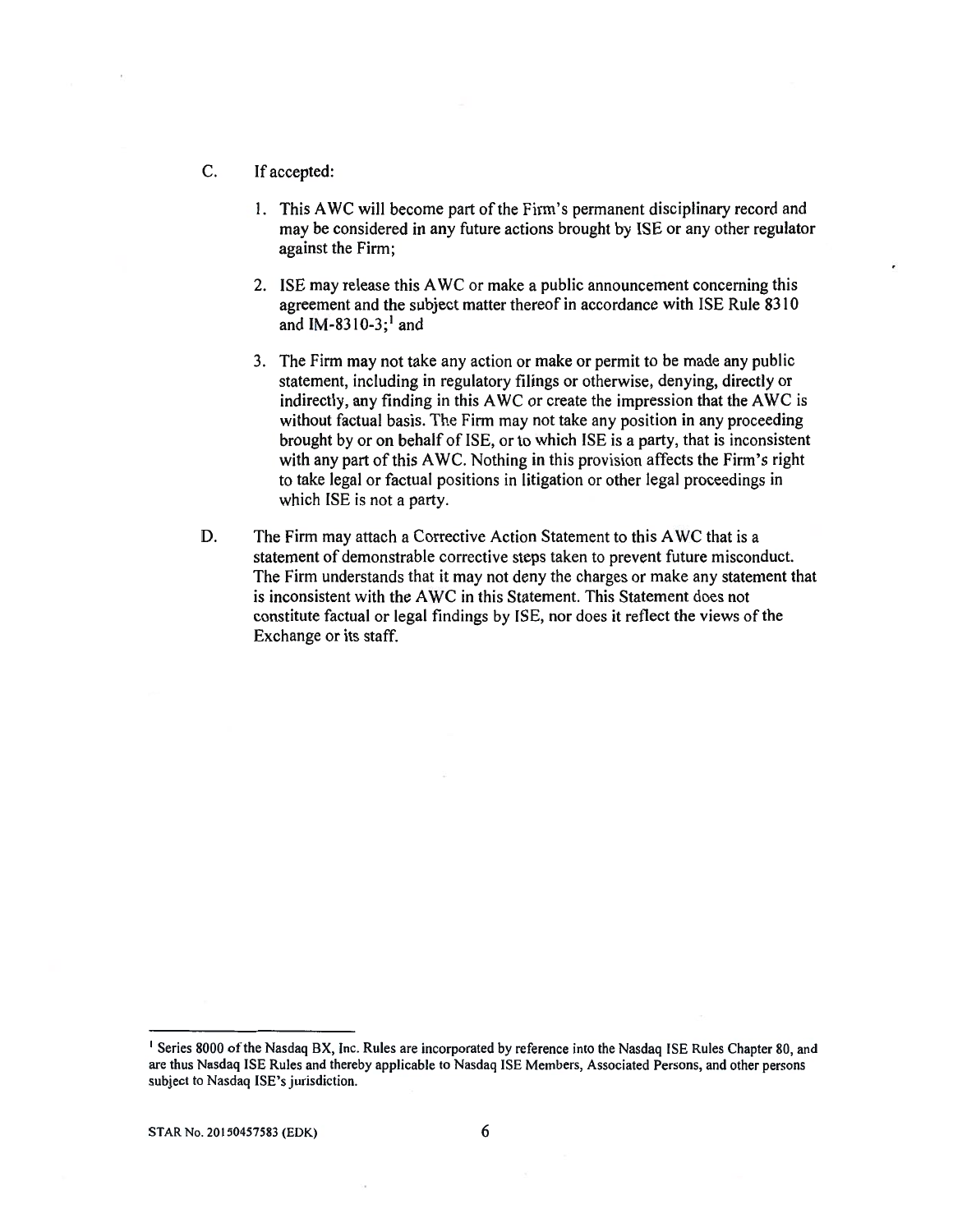The undersigned, on behalf of the Firm, certifies that a person duly authorized to act on its behalf<br>has read and understands all of the provisions of this AWC and has been given a full opportunity<br>to ask questions about has read and understands all of the provisions of this AWC and has been given a full opportunity to ask questions about it; that the Firm has agreed to the AWC's provisions voluntarily; and that no offer, threat, inducement, or promise of any kind, other than the terms set forth herein and the prospect of avoiding the issuance of a Complaint, has been made to induce the Firm to submit it.

 $\frac{11}{27}/20$ prospect or avoid:<br>11/27/2018

Lek Securities Corporation Respondent

By: By:

Name: Title: **Samuel F. Lek Chief Executive Officer Lek Securities Corporation 1 Liborty Plaza-52nd Floor New York, NY 10006 (212) 509-2300 Executive Officer<br>
Lek Securities Corporation<br>
1 Liborty Plaza-52nd Floor<br>
New York, NY 10006** 

Reviewed by:

Counsel for Respondent

Accepted by ISE:

1/24/2019 Signed on behalf of the<br>Date Director of ODA, by de Director of ODA, by delegated authority

 $1$ (a) $21$  $\frac{1/24/2019}{\text{Date}}$ <br>Signed on behalf of the<br>Director of ODA, by delegated author<br>Elyse D. Kovar<br>Senior Counsel<br>Department of Enforcement<br>Signed on behalf of ISE, by delegate<br>authority from the Director of ODA

Elyse D. Kovar Senior Counsel Department of Enforcement

Signed on behalf of ISE, by delegated authority from the Director of ODA